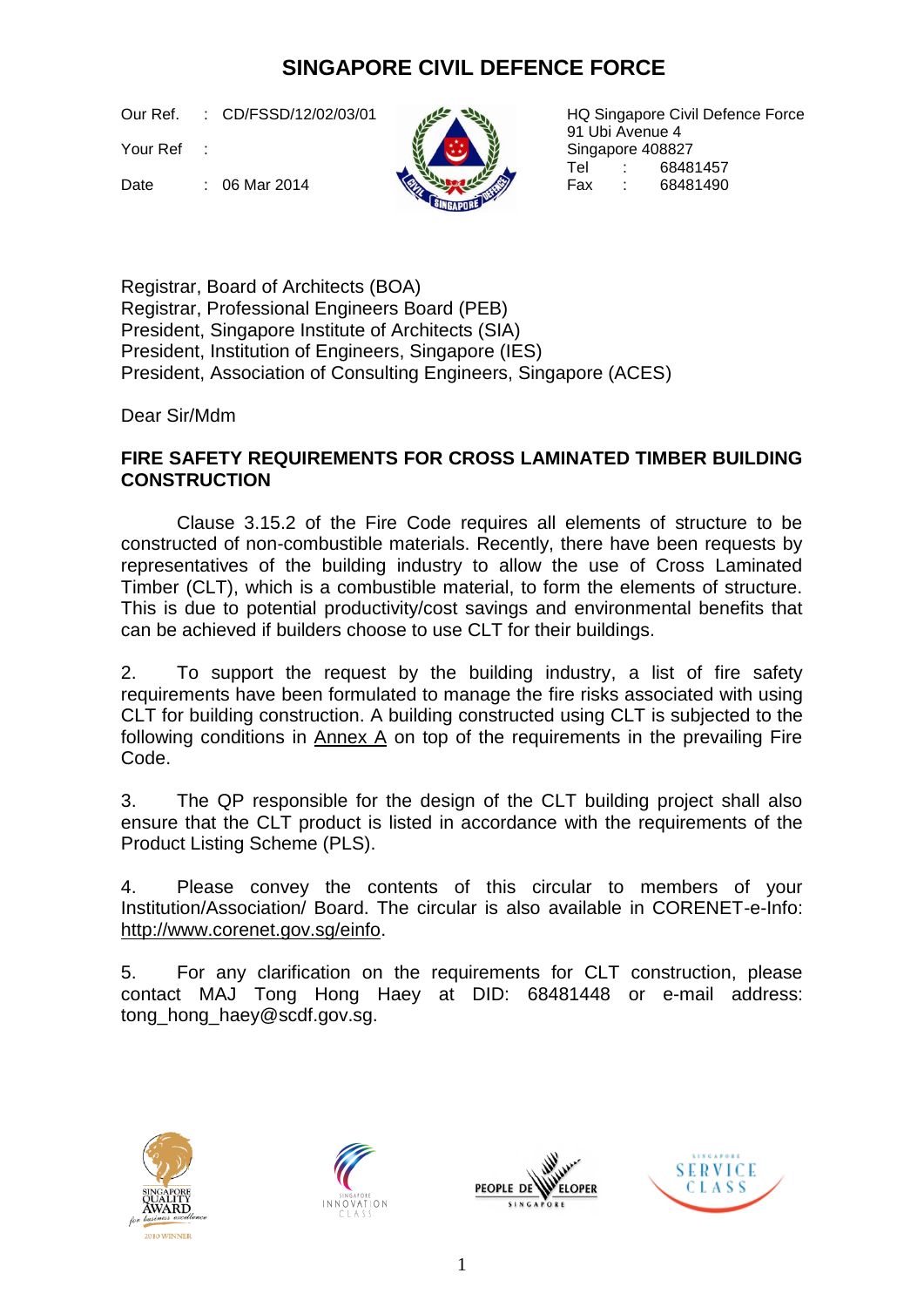# **SINGAPORE CIVIL DEFENCE FORCE**

Our Ref. : CD/FSSD/12/02/03/01

Your Ref :



HQ Singapore Civil Defence Force 91 Ubi Avenue 4 Singapore 408827<br>Tel : 6848 Tel : 68481457<br>Fax : 68481490

Date : 06 Mar 2014  $\left(\begin{array}{cc} \end{array}\right)$  Fax :

Yours faithfully,

(transmitted via e-mail) MAJ Tan Chung Yee Secretary, FSSD Standing Committee *for* Commissioner Singapore Civil Defence Force

cc

CEO, BCA CEO, URA CEO, HDB CEO, JTC CE, LTA CE, SPRING Singapore President, REDAS President, IFE President, SISV President, FSMAS President, SCAL Honorary Secretary, SPM FSSD Standing Committee







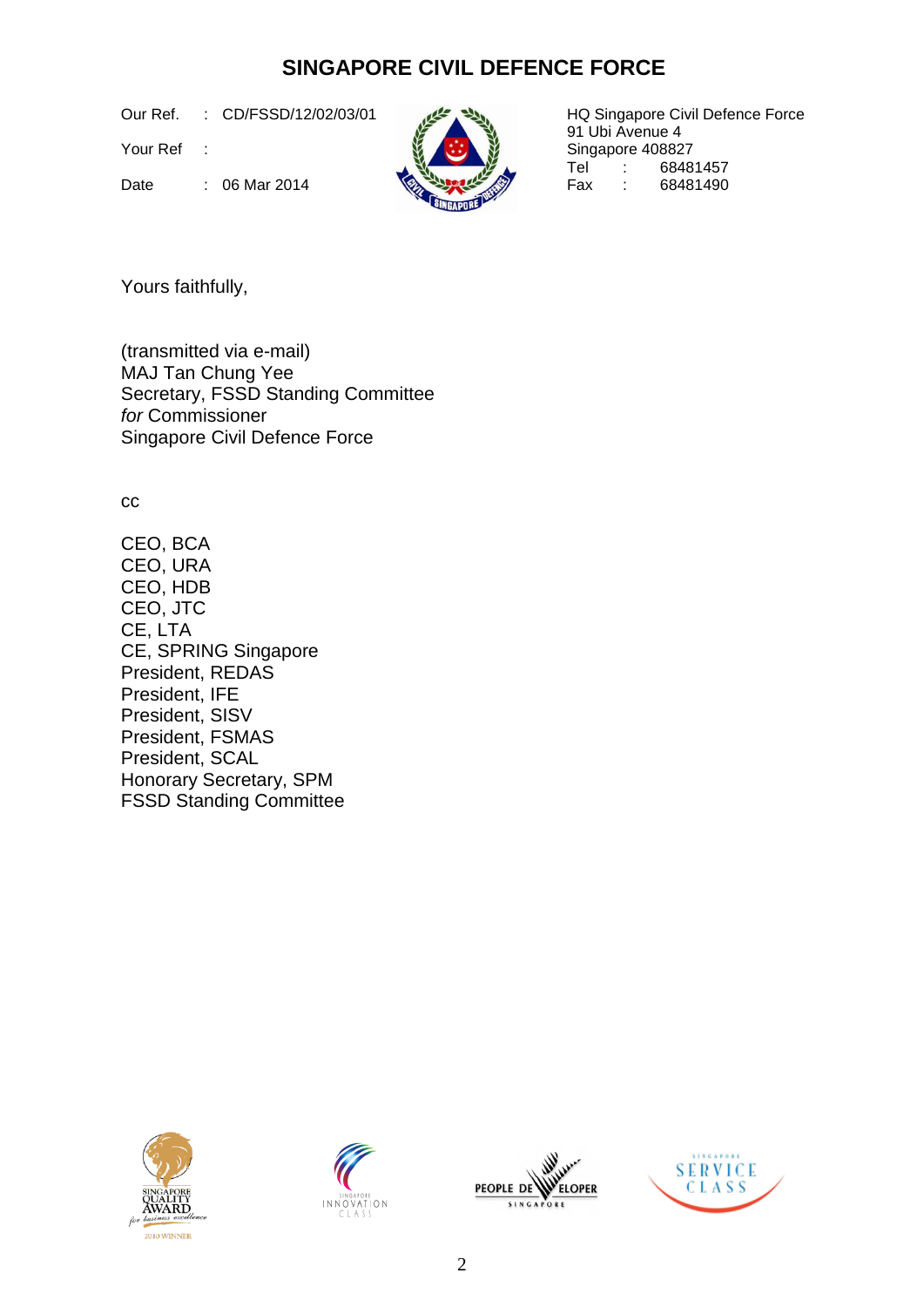### **FIRE SAFETY REQUIREMENTS FOR CROSS LAMINATED TIMBER BUILDING CONSTRUCTION**

#### *Pre-design stage*

(a) The Qualified Person (QP) responsible for the design of the CLT building project shall inform SCDF of the project prior to the design and construction of the project.

#### *Building design*

- (b) The habitable height<sup>1</sup> of any CLT building  $shall$  not exceed  $24m$ , including mezzanine levels and attics. For health-care related premises where the building occupants require some form of assistance during evacuation in fire emergencies, the habitable height of the health-care CLT building shall not exceed 12m, including mezzanine levels.
- (c) A fire safety performance-based (PB) approach shall be adopted in the design of any CLT building where its habitable height exceeds 12m.
- (d) The CLT building shall be fully protected by an automatic sprinkler system in accordance with CP 52 Code of Practice for automatic fire sprinkler system requirements. The automatic sprinkler system shall not be shared among different CLT buildings or units if the latter is under different occupier. If the external facade of the CLT building is unable to meet the stated performance in the prevailing Fire Code<sup>2</sup> for prevention of external fire spread, the external facade shall be required to be protected by a deluge system in accordance to CP 52.
- (e) The use of CLT system shall be permitted only for areas above the floor slab of the ground floor. Any construction for the ground floor slab and basement floors below it shall not be constructed using a CLT system.
- (f) Essential escape provisions such as staircase shafts, lift shafts, and firefighting/smoke-stop lobbies of a CLT building shall be constructed of noncombustible material which achieve the necessary fire resistance rating.
- (g) Essential facilities for fire safety and fire-fighting operations (such as Fire Command Centre, fire pump rooms, and generator rooms) shall be separated from other areas of the CLT building project by non-combustible material that achieve the necessary fire resistance rating.
- (h) The use of flammable gas cylinders for cooking is not permitted in the CLT building premises if the CLT building has access to piped-gas supply for cooking.
- (i) Where the usage of the building potentially involves the use of flammable gas cylinders (either for cooking, storage, factory production, etc) which may

<u>.</u>

<sup>&</sup>lt;sup>1</sup> The habitable height is the height measured from the lowest level of fire engine accessway or access road to the finished floor level of the highest habitable floor.

<sup>&</sup>lt;sup>2</sup> Code of Practice for Fire Precautions in Buildings 2013